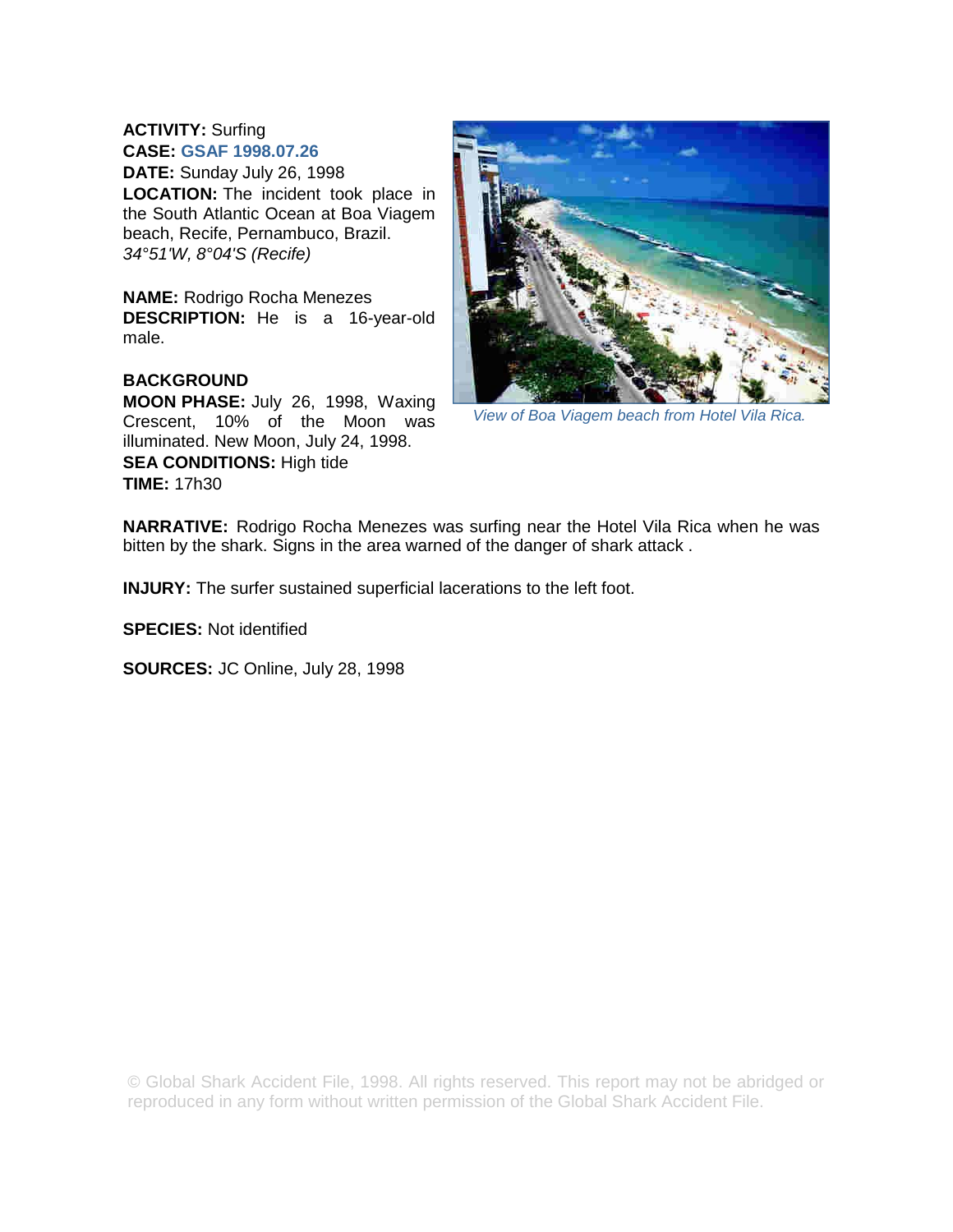## *Estudante é atacado por um tubarão na praia de Boa Viagem*

*O estudante Rodrigo Rocha de Menezes, 16 anos, é a 27ª vítima de ataques de tubarão no litoral pernambucano desde setembro de 92. O estudante teve o pé esquerdo lacerado por uma mordida do peixe, quando surfava na praia de Boa Viagem, na altura do Hotel Vila Rica, uma área que conta até com sinalização de advertência por ser propícia às investidas de tubarões. O ataque aconteceu por volta das 17h30, de domingo. Das 27 pessoas atacadas por tubarões em Pernambuco, oito morreram. Do total de vítimas fatais, seis eram banhistas e duas eram surfistas.* 

*Rodrigo conta que já estava se preparando para sair do mar com mais quatro amigos, quando sentiu uma pancada no pé esquerdo. O estudante costuma surfar após a linha dos arrecifes e disse que o mar estava muito "mexido" na hora do incidente. . "A gente estava indo para a praia na hora que senti o bote. Olhei para trás, mas não vi nada. Aí coloquei toda minha força nos braços e cheguei na areia. Quando vi meu pé era sangue para todo lado", lembra Rodrigo.* 

*De acordo com o ortopedista Conegundes Filho, que atendeu o surfista, a lesão no pé de Rodrigo foi superficial e não houve comprometimento dos tendões e músculos do rapaz. O médico explica que o ferimento ainda requer cuidados por conta do risco de infecção. "Vamos manter Rodrigo em observação por mais dois dias para evitar infecções, mas a lesão não foi profunda e ele provavelmente não terá nenhuma seqüela", garantiu o ortopedista.* 

*PREVISÍVEL - Para o pesquisador do departamento de Engenharia de Pesca da Universidade Federal Rural de Pernambuco, Fábio Hazin, o incidente com o surfista não foi nenhuma surpresa. Segundo Hazin, no último final de semana havia uma reunião de fatores propícios para ataques. "Neste domingo tínhamos lua nova, água turva e maré alta no horário do ataque, tudo isto entre julho e setembro, época de maior incidência de problemas com tubarões em Pernambuco"* 

*O pesquisador aponta a área entre as praias do Pina e Paiva como de risco máximo para os ataques de tubarão até setembro. "Quem estiver nesta região, em dias de maré alta, deve evitar o banho de mar ea prática do surfe", advertiu Fábio Hazin.* 

## **Student is attacked by a shark on the beach of Boa Viagem**

……………………………………

Student Rodrigo Rocha de Menezes, 16, is the 27th victim of shark attacks off the coast of Pernambuco since September 92. The student had his left foot torn by a bite of fish, when surfing on the Boa Viagem beach, at the time of the Hotel Vila Rica, an area that even has warning signs to be conducive to the attacks of sharks. The attack occurred at around 17:30, Sunday. Of the 27 people attacked by sharks in Pernambuco, eight died. Of the total fatalities, six were swimmers and surfers were two.

Rodrigo says that he was preparing to leave the sea with four friends when he felt a blow on the left foot. The student usually surf after line of reefs and said that the sea was very "scrambled" at the time of the incident. "We were going to the beach at the time I felt the boat. I looked back but saw nothing. Then I put all my strength in my arms and I got to the sand. When I saw my foot was blood everywhere," says Rodrigo.

According to the orthopedic Conegundes Son, who attended the surfer, the foot injury to Rodrigo was superficial and there was no involvement of tendons and muscles of the boy. The doctor explains that the injury still requires care because of the risk of infection. "We will keep Rodrigo under observation for two days to prevent infection, but the injury was not deep and it probably will

© Global Shark Accident File, 2006. All rights reserved. This report may not be abridged or reproduced in any form without written permission of the Global Shark Accident File.